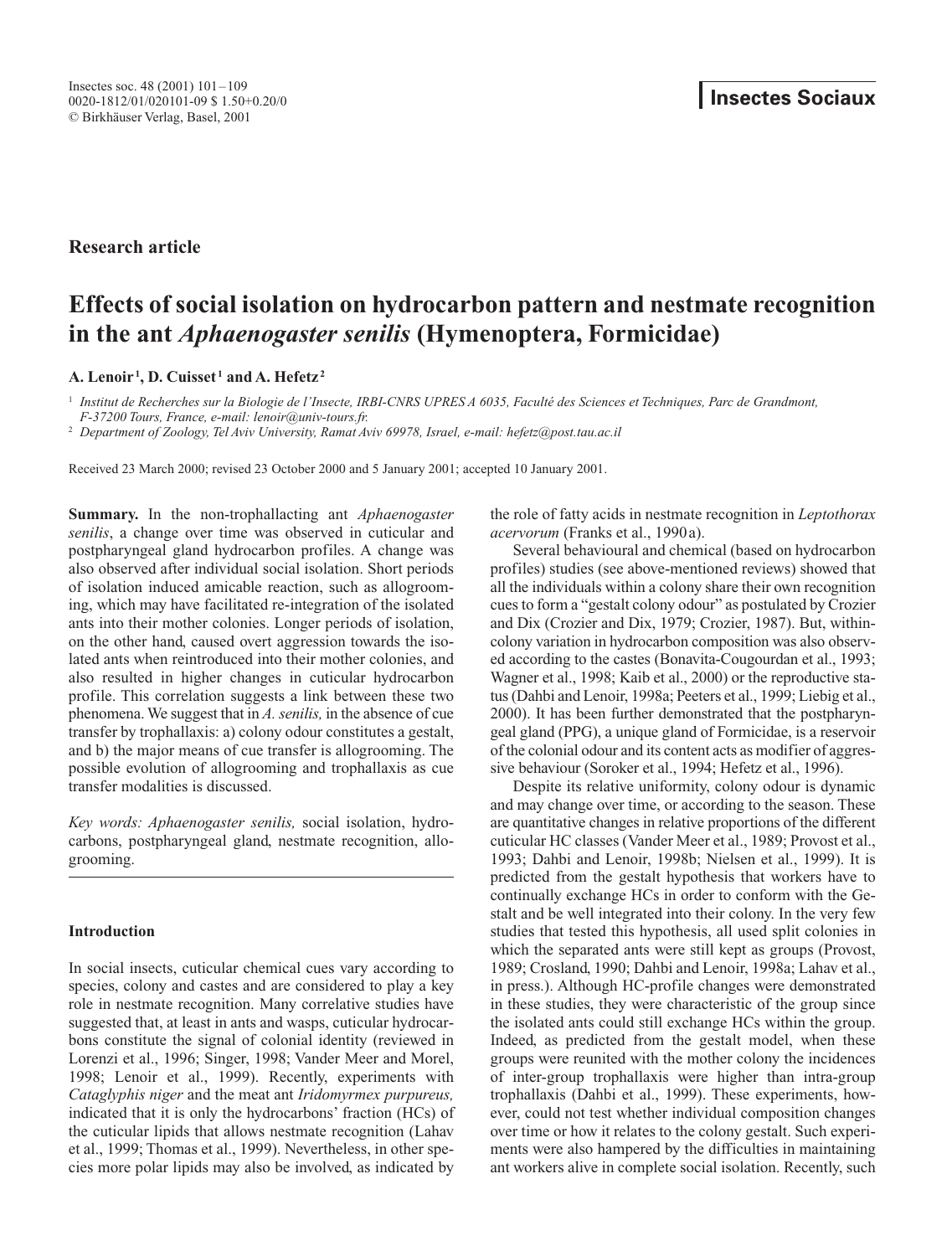a study was successfully performed in the formicine species *Camponotus fellah* demonstrating a relationship between isolation-induced changes in HCs profiles and behaviours characteristic to nestmate recognition (Boulay et al., 1999). After 3 days of isolation, workers showed a slight HC divergence, and when reintroduced into their mother colony they were treated amicably and provoked frequent trophallactic solicitation. On the other hand, after 20-days of isolation the HC profile of the isolated ants diverged considerably. When reintroduced into their colony, they were generally aggressed by the resident workers (Boulay et al., 2000). These results clearly support the existence of a gestalt colony odour in *C. fellah* and meet the prediction that since individual hydrocarbons production is dynamic, workers are obliged to continually exchange hydrocarbons (mainly by trophallaxis) in order to maintain full integration in the colony gestalt.

In the formicine ants *C. niger, C. iberica* and *C. fellah,* trophallaxis and allogrooming constitute the major behavioural modalities for sharing the colonial odour (Soroker et al., 1995; Dahbi et al., 1999; Boulay et al., 2000). Although trophallaxis seems to be the predominant modality for obtaining a gestalt, the latter also occurs in species that do not perform trophallaxis. Gestalt was reported for the ponerine *Pachycondyla apicalis*, in which the use of radioactive tracers revealed that allogrooming enables the sharing of colonial odour. This mode of transfer seems to be sufficient for a gestalt formation in this species, which has small colonies of less than 100 individuals (Soroker et al., 1998). The objective of the present study was to investigate HC dynamics in *Aphaenogaster senilis* (Myrmicinae), a member of a genus that does not trophallax but forms large and monogynous colonies (Delage and Jaisson, 1969; Ledoux, 1971). We first characterised the cuticular and PPG (as the reservoir of colonial odour) hydrocarbon profiles in queenright workers and observed whether they change with time. We then investigated HC dynamics in individually isolated workers and how it relates to the reaction of their nestmates when reintroduced into their mother colony.

## **Material and methods**

Seven colonies of *A. senilis* were collected in Doñana National Park, Andalusia (sea level, Huelva Province, SW Spain). They were mature queenright colonies with at least 800–1000 workers. Colonies were maintained in the laboratory in artificial nests made of plaster to maintain a constant humidity, and covered with a glass plate that was gently removed to collect ants from the nest after sedation with  $CO<sub>2</sub>$ . Food (honey, *Tenebrio* larvae and various seeds) was supplied twice a week in a foraging arena (30  $\times$  30  $\times$  10 cm) connected to the nest. Individually isolated workers were kept in test tubes ( $18 \times 0.18$  cm) with water and food *ad libitum* until the day of the experiment.

#### *Experiment 1: Chemical analysis*

Prior to dissection, the workers were sacrificed by freezing. The PPGs were dissected and immersed in 1 ml of pentane for 24 hours. To extract cuticular HCs the whole body was immersed individually in 1 ml of pentane for 5 min. The extracts were stored at –20°C until analysis.

The identity of cuticular and PPG HCs was first determined by gas chromatography coupled to mass spectrometry (VGM250Q) using a DB-5 fused silica capillary column (Temperature program: 60°C–270°C at 5°C/min; hold at 270°C for 30 min and then heated to 295°C at 20°C/ min). The eluting HCs were identified by their fragmentation pattern.

Comparative quantitative analyses of cuticular and PPG HC profiles of control and isolated workers were achieved by a Varian on-column GC, equipped with a DB-5 fused silica capillary column (Temperature program: 80°C to 180°C at 10°C/min, 180°C to 280°C at 5°C/min, hold 10 min at 280°C). Before analyses, the samples were evaporated to dryness and re-dissolved in 50 µl of pentane containing pentadecane as an internal standard, of which 1 µl was then injected into the gas chromatograph.

In experiment 1a, we quantified the modifications in the composition of cuticular and PPG hydrocarbon in members of two colonies (colonies 1 and 2) after 20 days (analyses at D0 and D20 respectively). Six workers were used for each set.

In experiment 1b, we compared the profiles of 5 isolated workers at 2, 4, 6, 8, 10, 15 and 20 days (I2 to I20), with that of control ants from the mother colonies at 0, 10 and 20 days (T0, T10 and T20). Colonies 3 and 4 were used for this experiment.

#### *Experiment 2: Behavioural analysis*

We established seven sets of ten isolated workers (2 workers per colony, colonies 3 to 7) corresponding to the same isolation periods: 2, 4, 6, 8, 10, 15 and 20 days (I2 to I20). At the end of the respective social isolation period, the test tubes containing the isolated ants were connected individually to their respective mother colony's nest entrance. Thereafter, we recorded for 30 min all selfgrooming, allogrooming and aggression (threat and sizing with mandibles) acts. For the last two behaviours, we separated active (introduced ant performing) from passive (introduced ant submissive) acts. When two or more nestmates were active at the same time (for example the introduced ant being immobilised by several nestmates), we summed the duration of their respective acts. The results are expressed as the total duration during the observation period. Two control groups were constructed: C1 (nonmanipulated), constituting ants observed inside the nest without any manipulation, and C2 (manipulated) constituting ants kept individually in test tubes for only 10 min (the time necessary to calm down) before being reintroduced to their mother nest.

#### *Statistics*

Data are presented as mean  $\pm$  SD. The total amounts of HCs as well as the respective quantities of the different HCs classes were compared by Manova, with Degree (Arcsin (Sqrt(p)) transformation when the data were percentages. The evolution of the HC profiles was analysed by a discriminant analysis performed on quantifiable peaks. We also compared the homogeneity of HC profiles between workers in the different groups and between groups using the squared Mahalanobis distances and an ANOVA.

Since behavioural variables did not follow a normal distribution (tested with the Shapiro-Wilk W test), we used the non-parametric Kruskal-Wallis test for global comparisons. When global analysis gave a significant effect, inter-group comparisons were then tested with the non-parametric Mann-Whitney *U* test.

All statistics were made with Statistica software.

#### **Results**

#### *Experiment 1: Chemical analysis*

Cuticular washes and PPG extracts of *A. senilis* workers revealed the presence of 37 peaks comprising 45 identifiable HCs (Table 1 and Fig. 1). The HC profile was composed of 6 alkanes ( $C_{25}$  to  $C_{30}$ ), traces of 1 alkene ( $C_{25-1}$ ), 21 monomethylalkanes, 17 dimethylalkanes and 2 trimethylalkanes.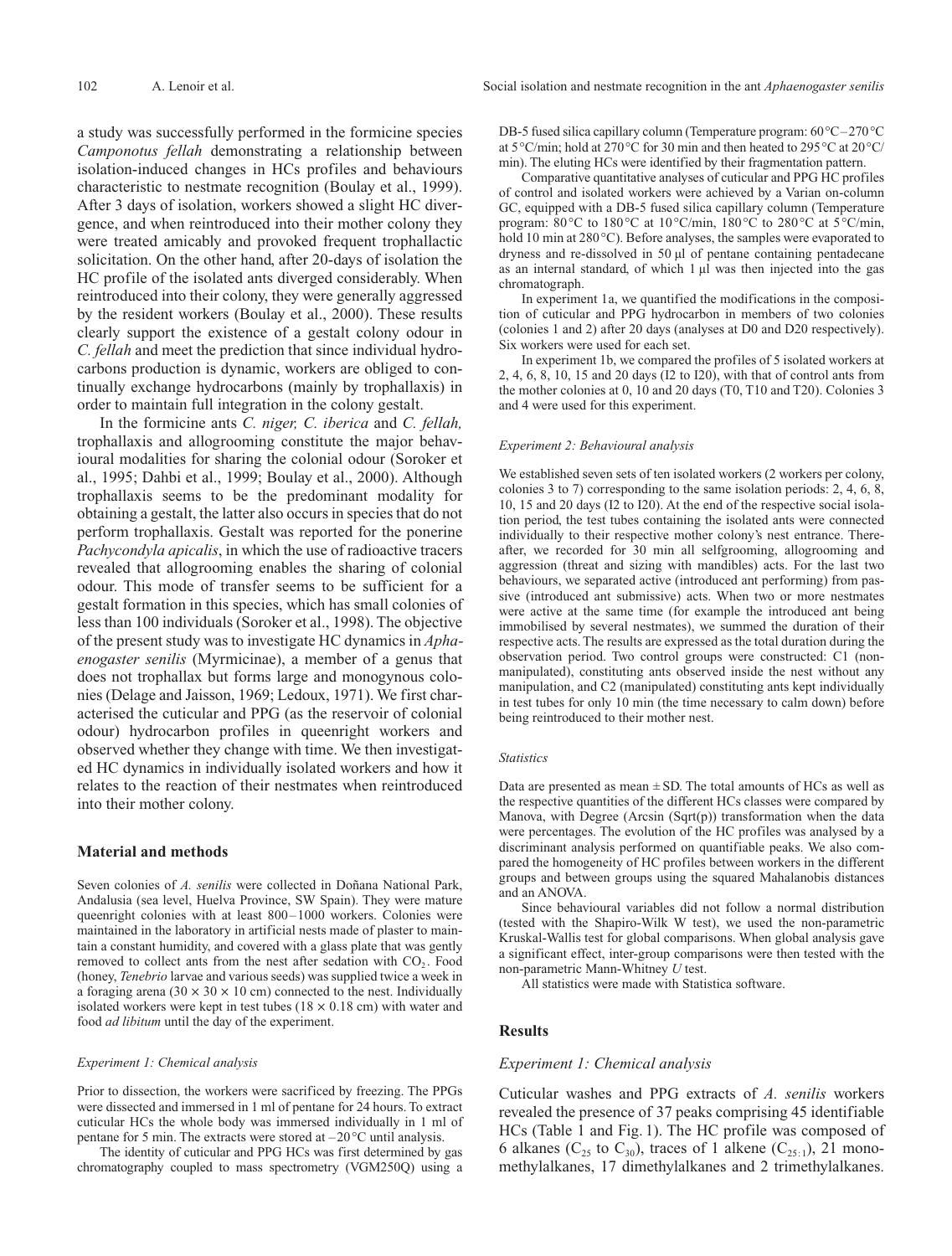**Table 1.** Cuticular and PPG hydrocarbons of *Aphaenogaster senilis* in relative proportions (mean  $\pm$  SD). CUT = cuticle and PPG = postpharyngeal gland. n = 33 for CUT and 23 for PPG. MANOVA for the 4 classes after Arcsin (Sqrt (p)) transformation in degrees: P < 0.001. All the differences for the classes are significant between CUT and PPG  $(P = 0.049$  for DiMeAlkanes;  $P \le 0.001$  for other classes). Data pooled for two colonies

| Peak           | Name                   | <b>CUT</b>    |           | <b>PPG</b>     |       |
|----------------|------------------------|---------------|-----------|----------------|-------|
|                |                        | Mean          | <b>SD</b> | Mean           | SD    |
| 1              | C25:1                  | t             |           | t              |       |
| $\overline{2}$ | C <sub>25</sub>        | 0.69          | 1.86      | 1.38           | 2.59  |
| 7              | C <sub>26</sub>        | 0.31          | 0.25      | 0.06           | 1.30  |
| 13             | C27                    | 8.10          | 2.25      | 1.63           | 1.97  |
| 19             | C28                    | 5.95          | 1.73      | 0.62           | 2.78  |
| 27             | C <sub>29</sub>        | 8.44          | 2.14      | 1.13           | 1.21  |
| 34             | C30                    | $\mathfrak t$ |           | t              |       |
|                | Total n-alkanes        | 23.49         | 6.17      | 4.83           | 4.00  |
| 3              | $11 + 13$ MeC25        | 0.23          | 0.36      | 0.44           | 1.23  |
| $\overline{4}$ | 7MeC25                 | 0.28          | 0.38      | 0.27           | 0.56  |
| 6              | 3MeC25                 | 0.10          | 0.18      | 0.13           | 0.16  |
| 8              | 12MeC26                | 1.39          | 0.54      | 2.92           | 1.05  |
| 9              | 8MeC26                 | 0.62          | 0.39      | 1.27           | 1.09  |
| 15             | $9+11+13$ MeC27        | 12.91         | 2.63      | 24.79          | 10.79 |
| 18             | 3MeC27                 | 19.98         | 4.05      | 7.85           | 3.61  |
| 21             | 10MeC28                | 9.82          | 2.37      | 15.41          | 7.57  |
| 22             | 6MeC28                 | 0.37          | 0.51      | 0.20           | 4.06  |
| 29             | 11MeC29                | 5.51          | 1.28      | 8.31           | 4.02  |
| 30             | $9+7MeC29$             | $\mathfrak t$ |           | t              |       |
| 31             | 5MeC29                 | 1.94          | 0.34      | 0.42           | 0.36  |
| 33             | 3MeC29                 | 4.97          | 1.35      | 0.64           | 0.54  |
| 35             | $10+12MeC30$           | $\mathfrak t$ |           | t              |       |
| 36             | 11MeC31                | t             |           | $\mathfrak{t}$ |       |
|                | Total Me alkanes       | 58.09         | 4.36      | 62.65          | 7.50  |
| 5              | 7,9DiMe C25            | t             |           | t              |       |
| 10             | 8,12DiMeC26            | 0.73          | 0.89      | 1.90           | 1.52  |
| 11             | 6,12DiMeC26            | 0.32          | 0.47      | 0.39           | 0.52  |
| 12             | 4,8DimeC26             | 0.74          | 0.31      | 0.99           | 0.94  |
| 16             | 9,11+9,17DiMeC27       | 2.25          | 1.32      | 2.81           | 1.71  |
| 17             | 9,13DiMeC27            | 0.36          | 0.42      | 0.49           | 3.42  |
| 20             | 3,7+3,9DiMeC27         | 1.34          | 1.31      | 3.63           | 5.74  |
| 23/24          | $4MeC28 + 8,12DiMeC28$ | 3.24          | 2.74      | 7.44           | 3.04  |
| 25             | 6,10DiMeC28            | 1.88          | 0.44      | 2.69           | 0.68  |
| 26             | 4,8DiMeC28             | 2.52          | 0.74      | 3.32           | 1.20  |
| 32             | Mix 5, x DiMeC29       | t             |           | $\mathfrak{t}$ |       |
| 37             | 11,19DiMeC31           | t             |           | t              |       |
|                | Total Di Me alkanes    | 13.24         | 6.08      | 23.65          | 5.17  |
| 14             | 4,8,12TMeC27           | 3.22          | 1.15      | 5.84           | 8.35  |
| 28             | 4,8,12TMeC28           | 1.95          | 0.90      | 3.04           | 2.69  |
|                | Total Tri Me alkanes   | 5.17          | 2.03      | 8.87           | 1.25  |

The major compounds were in the  $C_{27}$  series composing roughly 45% of the total amount. The total amounts of HC on the cuticle and PPG did not differ significantly, amounting to  $3400 \pm 1871$  ng/ant and  $2900 \pm 1942$  ng/ant in the cuticle and PPG respectively (Anova,  $P = 0.396$ , NS). Analysis of the different HC classes indicated a significant difference in the total amount of n-alkanes (783  $\pm$  411 and 135  $\pm$  103 ng/ant respectively for cuticle and PPG, Anova,  $P < 0.001$ ). In the other classes of HCs the differences were not significant (Anova,  $P > 0.17$ ), indicating some accumulation of n-alkanes on the cuticle (Fig. 2). We did not observe significant differences between the two colonies either in the proportions of the different classes or in the total amounts, therefore we pooled the data. There were differences in the relative proportions of specific substances between PPG and cuticle. The two major cuticular peaks were 3 methylheptacosane (peak 18,  $20 \pm 4\%$ ) and the complex of  $9 + 11 + 13$  methylheptacosanes (peak 15,  $12.9 \pm 2.6\%$ ). In the PPG, on the other hand, the latter complex of methylheptacosanes was the major peak (24.8  $\pm$  10.8%), accompanied by a second large peak of 10 methyloctacosane (peak 21,  $15.4 \pm 7.6\%$ ). In the PPG the 3 methylheptacosane was only  $7.8 \pm 3.6\%$  of the total secretion (Table 1; all the differences in relative proportions were significant; Manova after Arcsin(sqrt) transformation).

#### *Experiment 1a: Changes of HC profile over time*

Determination of the Nei index between individual HC profiles revealed a weak, but significant, difference between the intracolonial and the intercolonial variation, indicating that the colonies have different profiles (intracolonial and intercolonial variations: Nei index =  $0.970 \pm 0.018$ , n = 30 and  $0.955 \pm 0.054$ , n = 36, P = 0.05). However, a discriminant analysis performed to estimate the cuticle and PPG HC-profile divergence as a function of time, over 20 days, and that included the colony identity and the origin of HCs (PPG or cuticle) as variables, showed that the two colonies are not discriminated significantly. This indicates that they possess HC profiles that are more similar than the divergence induced by isolation. We therefore pooled the results in subsequent discriminant analyses. There was a highly significant change in HC profiles in the 4 groups examined  $(C0 = 0$  days and  $C20 = 20d$  for cuticle and  $P0 = 0d$  and  $P20 = 20d$  for PPG; P < 0.001; Fig. 3). The first root represented 89.8% of the variance, discriminating the cuticle from the PPG, and confirming the data in Table 1 and Fig. 2. The time dependent change of the profile that appears on root 2 was lower than the differences between cuticle and PPG, representing only 7.9% of the variance. Nevertheless the change is significant both for cuticle (C0d/C20d, P = 0.007) and PPG (P0d/P20d, P = 0.015).

For all groups, the different within-group points were well clustered. A comparison of the within-group Mahalanobis distances of each individual, as well as the centre of its centroid group, for the cuticle and PPG showed that they were not different (c/centroid  $d = 25.3 \pm 6.05$ , n = 21 vs. p/ centroid  $d = 25.7 \pm 7.16$ ,  $n = 23$ ; Anova,  $P = 0.84$ , NS). This indicates that the dispersion around the gestalt is identical both for cuticle and PPG. We also compared the betweengroup distances between 0 and 20 days for the cuticle and the PPG. This proved to be non-significant, indicating that the changes of the cuticular and PPG profiles were of similar magnitude (T0/T20d = 75.98  $\pm$  19.61, n = 12 vs. T0/T20d =  $67.99 \pm 17.53$ , n = 11; Anova, P = 0.27).

#### *Experiment 1b: Effect of social isolation on HC profile*

The total quantities of HCs on the cuticle and PPG in the isolated ants (after 10 and 20 days) were not different from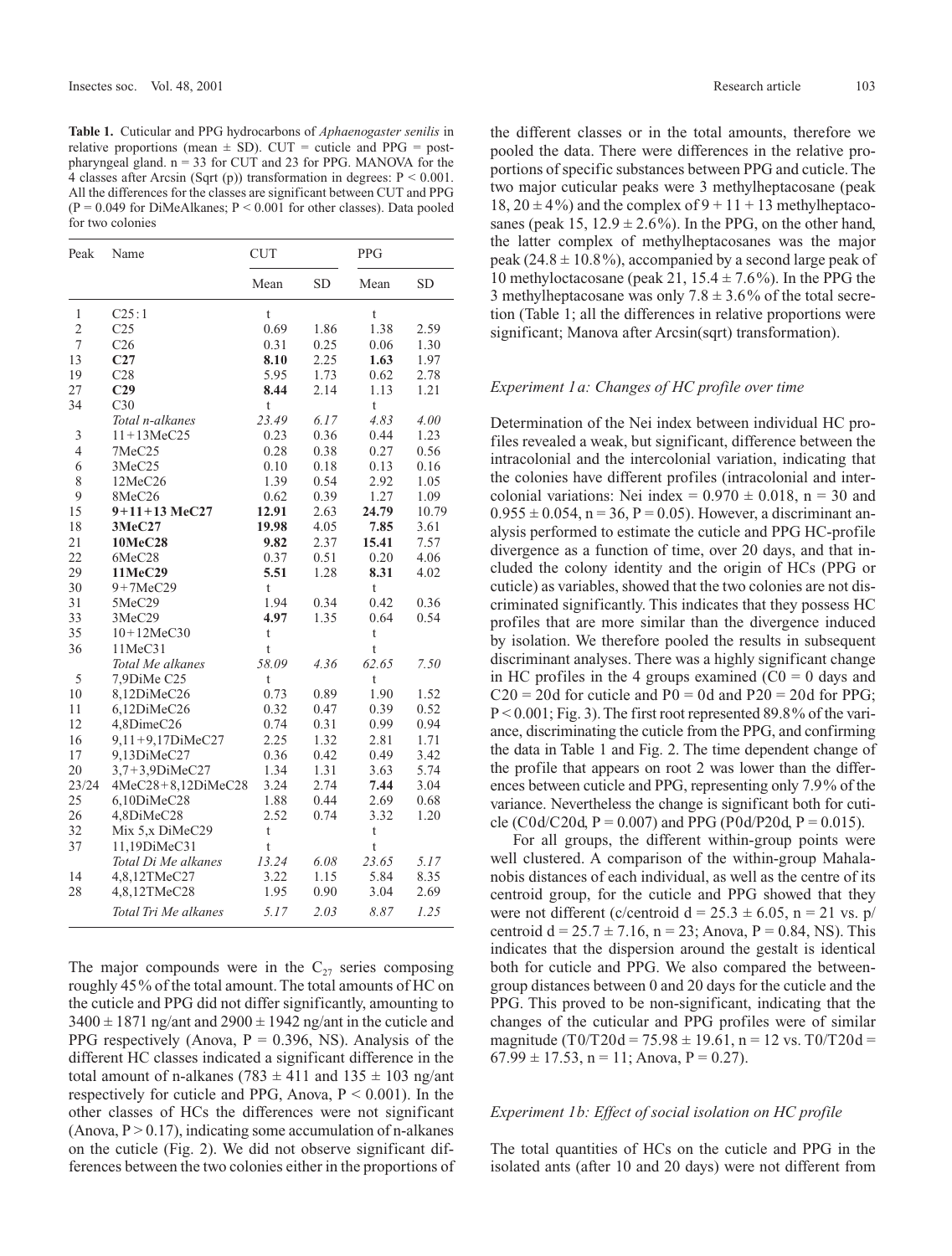$7.8E7$ 

 $7.5E7$ 

 $7.1E7$ 

 $6.7E2$ 

6.3E7

5.9E7

5.5E7

5.1E7

 $4.7E$ 

4.3E7

3.9E7

 $3.5E$ 3.1E7

2.7E7

.<br>12.4E7

.<br>12.OE7

E1.6E7

E1.2E7

 $7.8E6$ 

E3.9E6  $0.0E0$ 

 $C<sub>20</sub>$ 

**Figure 1.** Gas chromatogram of a postpharyngeal gland of *A. senilis*

p20

Δ4

 $\Box$ a<br>Pr

Ъ

 $\circ$  $_{\rm c0}$ 

 $\Box$ 

4

p<sub>0</sub>



p<sub>0</sub>  $\Box$  $\ddot{\circ}$  $c20$  $\blacktriangle$ p20  $-5$  $\mathbf 0$  $10$ 5 Root 1 (89.8%)

Figure 2. Quantities of HC classes in cuticle (CUT) and postpharyngeal gland (PPG) of *A. senilis* workers in ng/ant (mean ± SD). MANOVA: alkanes  $P < 0.001$ ; Me Alkanes  $P = 0.854$ ; DM Alkanes  $P = 0.384$ ; TM Alkanes P = 0.172; Total P = 0.396; n = 21 for CUT and n = 23 for PPG (Data pooled for 2 colonies)

those in control ants, indicating that HCs biosynthesis was not perturbed by isolation.

Isolation, however, did result in quantitative profile changes. Figure 4a shows the results of a discriminant analysis for the cuticular profiles. Analyses of the control ants taken from the colony confirmed the change of the HC profile already after 10 days (T0 vs. T10,  $P < 0.001$ ). However the pattern did not change during the 10 following days (T10 vs. T20,  $P = 0.59$ , NS). A more detailed study of the HC profile change is presented in the socially isolated ants (Fig. 4a). As early as 2 days post isolation (I2) a significant modification of the HC profile was revealed between the isolated and

**Figure 3.** Discriminant analysis of cuticular and PPG hydrocarbon profile over 20 days ( $P < 0.001$ ).  $c =$  cuticle,  $p = PPG$ , 0 and 20 days (2 colonies pooled) – Ellipsoids = 95% IC c vs. p:  $P < 0.001$ ; c0 vs. c20:  $P =$ 0.007; p0 vs. p20:  $P = 0.015$ 

the control ants (T0 vs. I2,  $P < 0.001$ ). Among the isolated ants the differences were small and non-significant between 2, 4 and 6 days (I2 vs. I4 and I6,  $P > 0.15$ , NS) but became significant from 8 days onwards (I2 vs.  $I8, P = 0.001$ ). After this isolation period the differences were not significant, indicating an important change mainly in the first 2 days, and after 6–8 days.

Figure 4b depicts the compositional change in the PPG. In the control ants there was a significant change between  $t = 10$ ,  $t = 10d$  and  $t = 20d$  (T0 vs. T10, P = 0.015 and T10 vs.  $T20$ ,  $P = 0.005$ ). In the isolated ants the change in the PPG was also significant, but it progressed slower than for the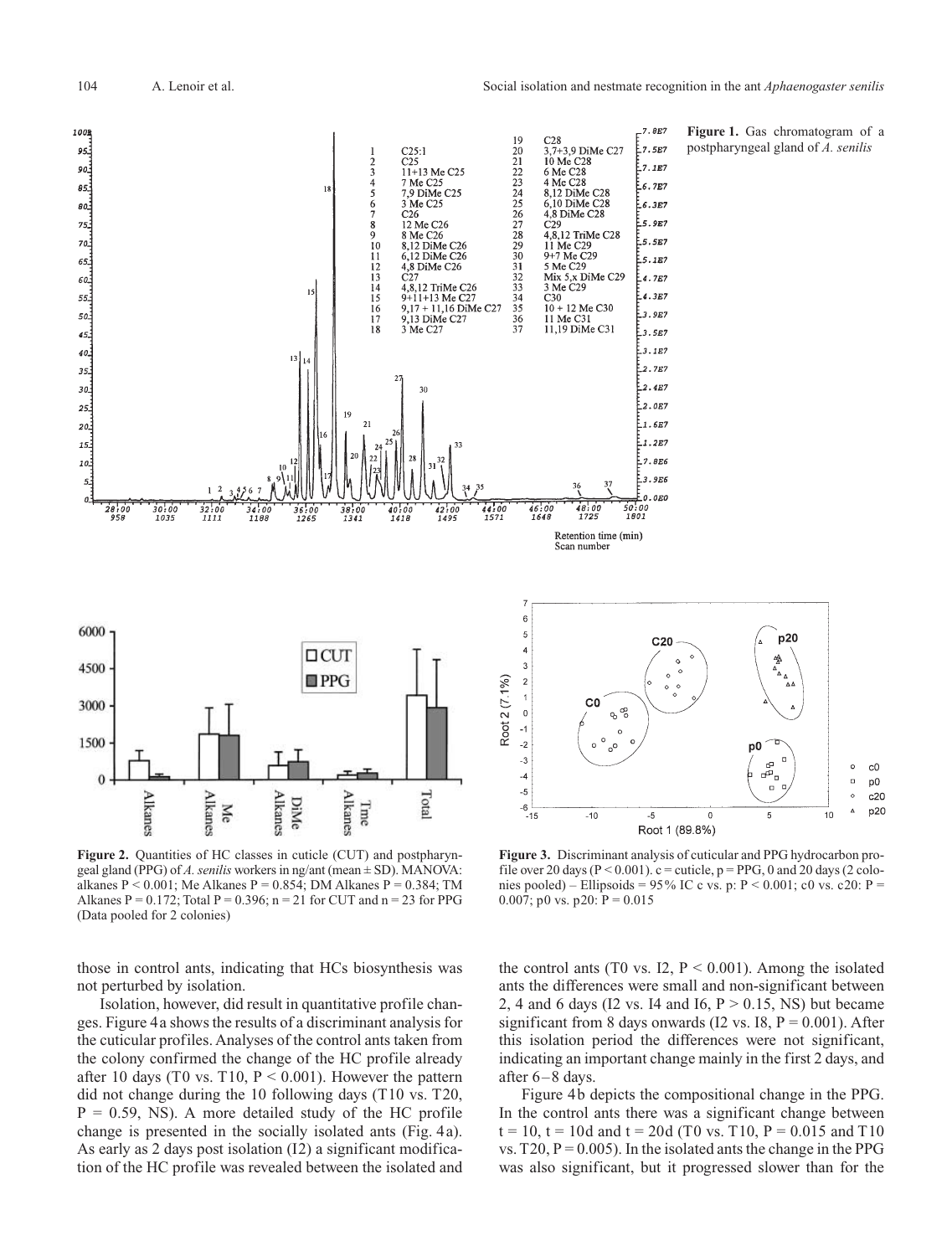

**Figure 4.** Discriminant analysis of cuticular (a) and PPG (b) hydrocarbon profile of control and isolated workers over 20 days ( $P < 0.001$ ) a) T0 vs. I2: P < 0.001; vs. other I: P < 0.001 T0 vs. T10: and T20:  $P < 0.001$ ; T10 vs. T20:  $P = 0.59$  I2 vs. other I: NS. b) T0 vs. T10:  $P =$ 0.015; vs. T20:  $P = 0.005$ ; T10 vs. T20:  $P = 0.005$  T0 vs. I2:  $P = 0.273$ : vs. I4:  $P = 0.03$ ; and vs. longer isolation periods  $P \le 0.001$  I2 vs. I4:  $P =$ 0.95; vs. 16:  $P = 0.34$ ; vs. 18:  $P =$ 0.003 and id I4 vs. I6:  $P = 0.21$ ; vs. I8: P = 0.002 and id I8/I10/I15/I20:  $P > 0.19$  but I10 vs. I20:  $P = 0.009$ 

cuticle. The change from the  $t = 0$  ants became significant only after 4 days (T0 vs. I2,  $P = 0.273$ , NS, vs. I4,  $P = 0.03$ ), and continued to change up to 8 days (I2 vs.  $I8$ ,  $P = 0.002$ ). Among ants isolated for 8, 10, 15 and 20 days only the change between 10 and 20 days was significant (I10 vs. I20,  $P = 0.009$ ).

#### *Experiment 2: Behavioural analyses*

We did not observe either trophallactic-like behaviour or mouth to mouth contacts, confirming the absence of trophallaxis in *A. senilis*.

Selfgrooming was spontaneously performed for 100 to 150 s (about 300s observation) by the non-manipulated and manipulated control ants (C1 vs. C2; Mann-Whitney U test, NS). After 2-days of isolation selfgrooming became significantly higher (by a factor of 2) than in the control (Mann-Whitney,  $P < 0.001$ ). However, it did not increase further despite the prolongation of the isolation period for 18 more days. Thus there were no significant differences in selfgrooming between I2 to I20 isolated ants (Fig. 5a).

Allogrooming was observed with respect to the introduced ant, or the observed individual in case of the non-manipulated control. In non-manipulated controls allogrooming was performed for 100 s (i.e. 5.6% of the time) and was halfpassive (the observed ant is groomed) and half-active (the observed ant grooms) (Fig. 5b). For the manipulated ants, control and isolated ants alike, active allogrooming was minor and did not change for either manipulated control ants or for all the isolated workers. In contrast, passive allogrooming was very extensive. The differences in passive allogrooming between the non-manipulated and manipulated control ants reflect the stress induced by the manipulation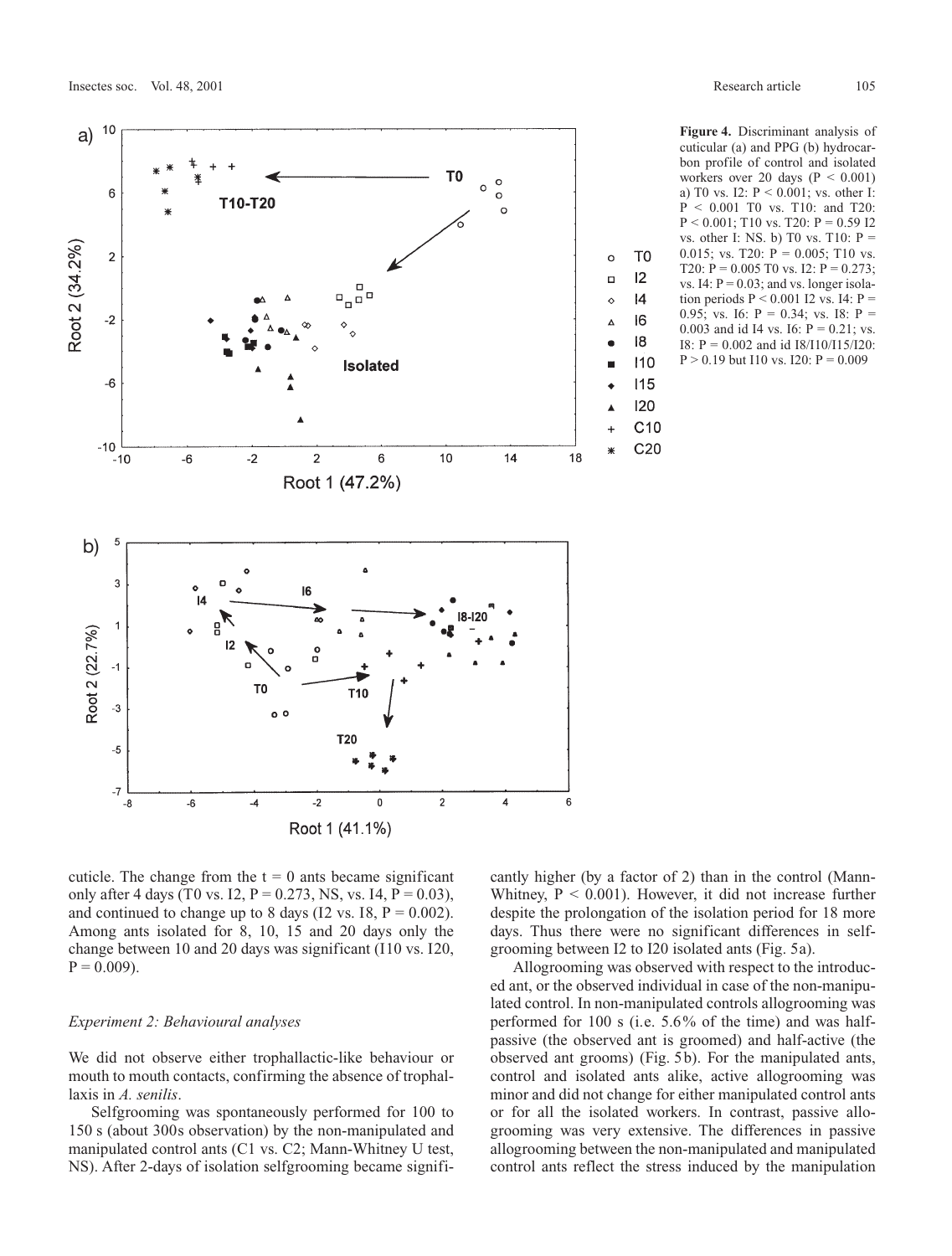

**Figure 5.** Selfgrooming (a), allogrooming (b) and aggressive (c) behaviours in control and isolated workers over 20 days (mean in  $s \pm SD$ );  $C1$  = non-manipulated control,  $C2$  = manipulated control, 2 to 20d isolation.  $n = 10$  for each value (5 colonies). a) Kruskal-Wallis test:  $P =$ 0.002. C1 vs. C2:  $P = 0.059$ ; between I2, I4 to I20 no significant differences; C2 vs. all I:  $P = 0.003$  (Mann-Whitney U test). b) Active allogrooming (black): Kruskal-Wallis test  $P = 0.689$  Passive allogrooming (white): Kruskal-Wallis test  $P \le 0.001$  (C1 vs. C2:  $P \le 0.001$ , C1 vs. all I:  $P < 0.001$ , no significant differences between all isolated durations – Mann-Whitney U test). c) Active aggression (black): Kruskal-Wallis test  $P < 0.001$  as a global effect (no significant differences between groups). Passive aggression (white): Kruskal-Wallis test P < 0.001 (C1, C2, I2 to I10 vs. I15:  $P = 0.004$ ; vs. I20:  $P = 0.003$ , Mann-Whitney U-test)

(C1 vs. C2; Mann-Whitney,  $P \le 0.001$ ). Passive allogrooming increased even further for the 2-days isolated workers as compared to the manipulated control ants (C2 vs. I2; Mann-Whitney,  $P < 0.001$ ). However it did not increase further for longer times of isolation.

We never observed aggression among the resident ants (C1) or towards the introduced control ants (C2; Fig. 5c). Ants isolated for 4 days and reintroduced into the nest attacked, and were sporadically attacked by their nestmates for short periods, but the differences were not significant due

106 A. Lenoir et al. Social isolation and nestmate recognition in the ant *Aphaenogaster senilis*

to rarity of these events. However, if introduced after 15 or 20 days of isolation, the workers were seriously aggressed (roughly 400 sec), generally immobilized by the residents, in a similar fashion to that observed in intercolonial encounters. Only a few ants performed these attacks while their nestmates could be observed simultaneously licking the intruder.

#### **Discussion**

*Aphaenogaster senilis* ants have a cuticular chemical pattern composed of long chain-saturated hydrocarbons, most of which have at least 27 carbons (mainly heptacosane series). The HC content in the PPG is roughly 3 µg/ant and that on the cuticle is 3.5 µg/ant, indicating that the ants can replace the total HC bouquet on the cuticle while self or allogrooming. The qualitative congruency between PPG and cuticular HC composition has been demonstrated in several species (Bagnères and Morgan, 1991; Do Nascimento et al., 1993; Soroker et al., 1995; Soroker et al., 1998), and was also confirmed in *A. senilis*. While the congruency in *A. senilis* is qualitative, there were some important quantitative differences: the cuticle had more n-alkanes in the range C27 to C29 than the PPG (23.5 vs. 4.8%). Similar results were reported for *Myrmica rubra* (Bagnères and Morgan, 1991), *C. niger* (Soroker and Hefetz, 2000) and *Pachycondyla apicalis* (Hefetz et al., 2001). It is not a general rule, as higher abundance of n-alkanes on the cuticle were not observed in other ants, like *Camponotus vagus, C. lateralis, Manica rubida* and *Formica selysi* (Bagnères and Morgan, 1991). The extra alkanes may originate from sources other than the PPG, for example the tarsal gland, and may be an adaptation to hot climates as long chain n-alkanes have a higher transition temperature than their branched counterparts (Gibbs, 1998). In *Pogonomyrmex barbatus*, foragers have 20% more n-alkanes on the cuticle than inside-nest workers. This may be due to environmental conditions experienced by foragers and may enhance their desiccation resistance to the desert environment (Wagner et al., 1998).

In contrast to other social insects investigated i.e., other ant and wasp species (Howard, 1993; Lorenzi et al., 1996; Singer, 1998; Vander Meer and Morel, 1998), HCs composition in *A. senilis* show only weak colony specificity. Since these colonies were kept under constant laboratory conditions for 3–5 months between collection and analyses, we cannot exclude the possibility that this phenomenon reflects the effect of environmental conditions about the HCs. Unfortunately the lack of knowledge about colony differences in the field or in the laboratory under variable conditions does not allow to draw a definitive conclusion on the relative contribution of genetics and environment to HC composition. An alternative explanation relates to the biology of the species. Colonies of *A. senilis* are always monogynous and reproduce by budding (Ledoux, 1971; Ledoux, 1973; confirmed by X. Cerdá, pers. comm.). Since the two colonies analysed were only 20 m apart they could represent two related colonies. A similar relationship between budding and HC similarity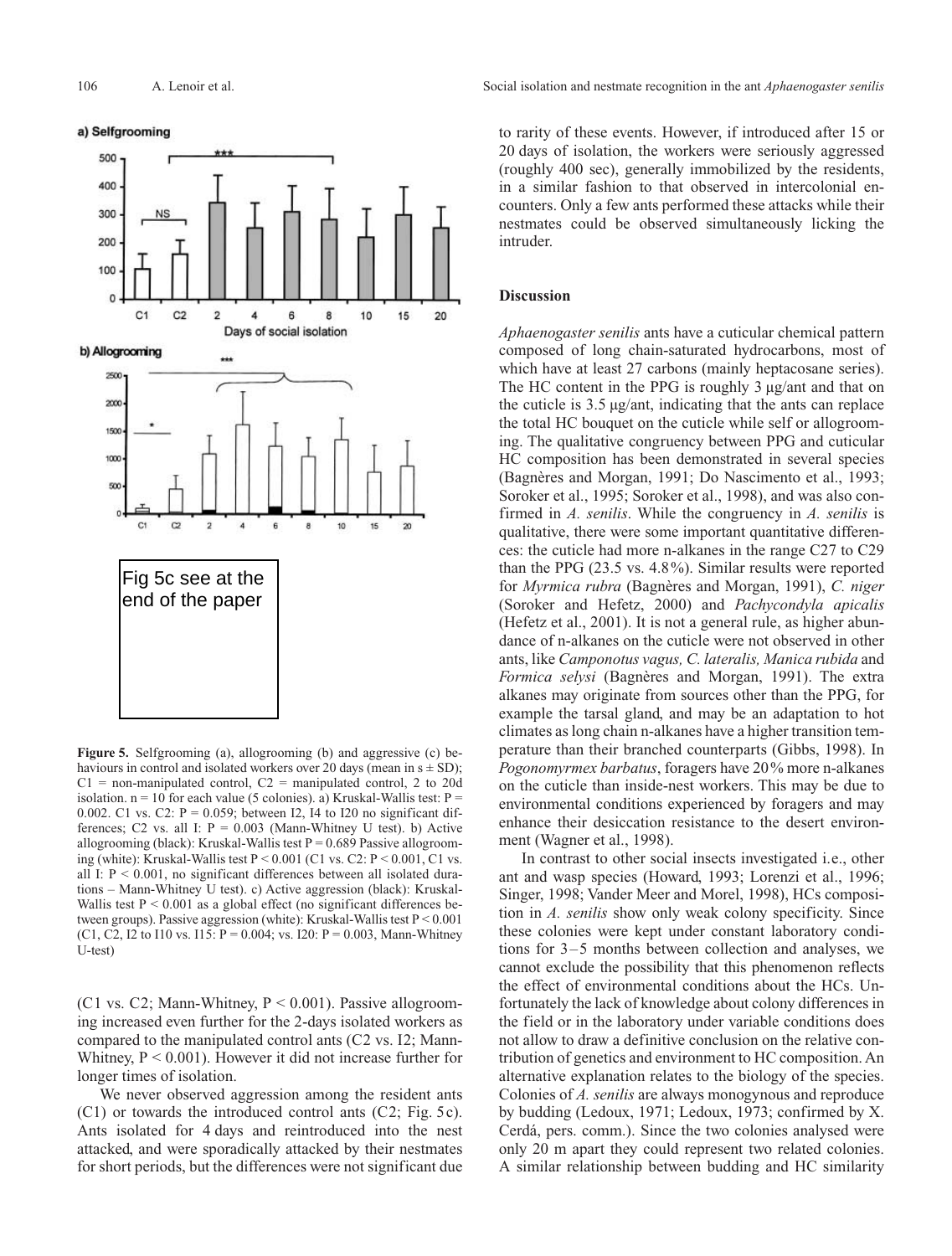was reported for *Cataglyphis cursor* (Lenoir et al., 1988; Nowbahari et al., 1990).

Temporal changes in the relative cuticular HCs composition demonstrated for *A senilis* were also found in field colonies of *Solenopsis invicta* (Vander Meer et al., 1989), *Formica truncorum* (Nielsen et al., 1999) and *Camponotus japonicus* (Liu et al., 1998), as well as in laboratory-maintained colonies of *Leptothorax lichtensteini* (Provost et al., 1993) and *C. fellah* (Boulay et al., 2000). If we regard HCs as a model for the dynamics of recognition cues, our current findings confirm that the colony gestalt is dynamic and in permanent change. Ten days are generally sufficient to observe profile modification of any specific colony. This change may be related to various environmental factors such as change in diet, or seasonality and internal factors like the changes in physiology with age and the demography of the colony.

Social isolation was followed by a progressive change in cuticular and PPG HC profiles. The fact that we could not detect differences in the amounts of hydrocarbons after 10 or 20-days isolation seems to rule out the possibility that this stressing situation perturbed HC biosynthesis. The change in cuticular profile expressed by *A. senilis* was already apparent after a short (2-days) isolation, indicating: a) rapid turnover of cuticular HCs, enabling the individual HC expression in the isolated ants, and b) the high efficacy of the mechanisms that maintain the gestalt in the intact colony despite each individual expressing its own HC composition. Comparable results were obtained in *C. fellah* (Boulay et al., 2000) in which HCs transfer is extensive and trophallaxis-mediated. This suggests that allogrooming may be equally effective in the maintenance of the gestalt in the non-trophallacting *A. senilis*. Observations of non-perturbed workers inside the nest indicate that allogrooming represents 6% of the time budget (pers. obs.). Experiments on the non-trophallacting ant *P. apicalis* showed that allogrooming is able to maintain a uniform colony odour with a frequency of allogrooming representing 3% of the ant's time behavioural budget (Soroker et al., 1998). These differences in allogrooming may be related to the size of the colony. Colonies of *P. apicalis* are composed of only a few dozen individuals and the 3% timebudget allocated for allogrooming may be sufficient. We suggest that the higher incidences of allogrooming exhibited in *A. senilis,* are adjustments for rapid achievement of a uniform colony odour in these more populous colonies. Interestingly, the divergence of the PPG profiles showed a "zigzag pattern" while that of the cuticle showed a "linear pattern", which indicates that they follow different time patterns.

The behaviour towards the isolated ants changed after only 2 days of isolation, manifested mostly by extensive allogrooming by nestmates. This is nicely correlated with the demonstrated change in cuticular hydrocarbon profile, suggesting that these changes in profile were sufficient to induce interest of nestmates, but not aggression. From 2 to 10 days of isolation, cuticular profile changed progressively and

sporadic incidences of aggression by nestmates appeared. After 15 days of isolation the changes in cuticular profile became more profound, with a concomitant significant rise in aggression. The fact that allogrooming and aggression could occur concomitantly suggests that odour changes in reintroduced ants may induce ambiguous behaviours from resident ants with different threshold sensitivities. Similar results were obtained for two species of *Camponotus*: *C. fellah* and *C. acvapimensis* (Boulay et al., 2000; Cybulska et al., 2000) increased their trophallaxis after a short isolation period, changing to overt aggression when the isolation period was prolonged. In other ant species, group separation induced investigative behaviour such as long antennation or even trophallaxis, but did not escalate to overt aggression even after several months of separation (Vander Meer et al., 1989; Provost et al., 1993; Dahbi and Lenoir, 1998a). It was earlier hypothesised that the use of PPG as a reservoir of the gestalt odour may have evolved early and that in some myrmicine and formicine ants trophallaxis evolved as a means of cue transfer. The role of the PPG as a gestalt organ was also demonstrated in the non-trophallactic ponerine ant, *Pachycondyla apicalis*, where observation showed that physical contact as well as allogrooming are sufficient modes of cue transfer to create a uniform colony odour (Soroker et al., 1998; Lenoir et al., 1999). The present study suggests that allogrooming is an important behaviour for effective cue transfer in the non-trophallactic, yet more populous, *A. senilis*. Recent reports demonstrated that allogrooming is efficient in protection against pathogens in damp wood termites, effectively counterbalancing the cost of disease transmission in insect societies due to the close proximity of individuals in the nest (Rosengaus et al., 1998). This is corroborated by the fact that foragers of *Leptothorax acervorum* are intensively groomed when re-entering the nest (2.2% vs. 0.43% for re-entering foragers and in-nest workers respectively (Franks et al., 1990b). Although this function may provide a strong selection pressure favouring allogrooming evolution, we argue that obtaining a uniform colony odour in non-trophallactic species may also have been a simultaneous driving force for allogrooming evolution. When the colonies became more populous, trophallaxis evolved as a more efficient mode of cue transfer (3% transmission of HCs for 24 h in *P. apicalis* vs. 13–25% in three other trophallacting myrmicine and formicine species) (Soroker et al., 1998). Allogrooming therefore represents an intermediate step in the evolution of cue transfer modalities, and may have remained as an ancestor character in the myrmicine species, which did not evolve trophallaxis. In conclusion, regarding cuticular and PPG HCs as a model for the dynamics of recognition cues, our results support the existence of a gestalt colony odour in the myrmicine *Aphaenogaster senilis*. As predicted, it is essential for nestmates to frequently homogenise their HCs in order to create a unique and uniform colony-specific profile, and in the non-trophallacting *A. senilis* allogrooming seems to be an efficient way to achieve this.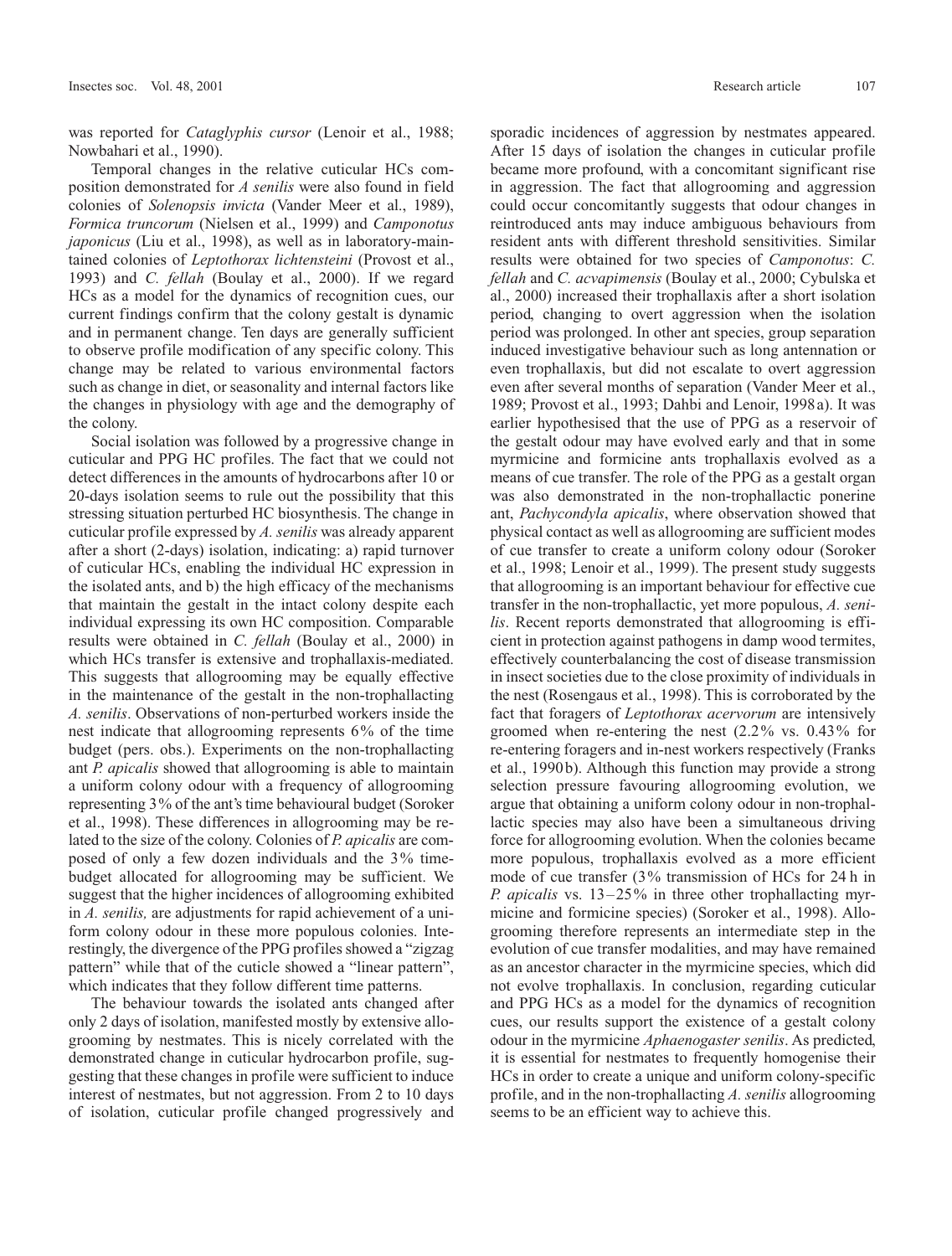#### **Acknowledgements**

We thank Xim Cerdá for help in the ant collection, Xim Cerdá, Victoria Soroker and two anonymous reviewers for comments on the manuscript, Alberto Tinaut for determination of the ants, the authorities of Doñana National Park for their authorisation to collect the ants, Naomi Paz for editorial assistance. This work was supported by a Picasso grant number 97044 to Alain Lenoir.

## **References**

- Bagnères, A.G. and E.D. Morgan, 1991. The postpharyngeal glands and the cuticle of Formicidae contain the same characteristic hydrocarbons. *Experientia 47*: 106–111.
- Bonavita-Cougourdan, A., J.-L. Clément and C. Lange, 1993. Functional subcaste discrimination (foragers and brood-tenders) in the ant *Camponotus vagus* Scop.: polymorphism of cuticular hydrocarbon patterns. *J. Chem. Ecol. 19*: 1461–1477.
- Boulay, R., A. Hefetz, V. Soroker and A. Lenoir, 2000. *Camponotus fellah* colony integration: worker individuality necessitates frequent hydrocarbons exchanges. *Anim. Behav. 59*: 1127–1133.
- Boulay, R., M. Quagebeur, E.J. Godzinska and A. Lenoir, 1999. Social isolation in ants: evidence of its impact on survivorship and behaviour in *Camponotus fellah* (Hymenoptera, Formicidae). *Sociobiology 33*: 111–124.
- Crosland, M.W.J., 1990. The influence of the queen, colony size and worker ovarian development on nestmate recognition in the ant *Rhytidoponera confusa*. *Anim. Behav. 39*: 413–425.
- Crozier, R.H., 1987. Genetic aspects of kin recognition: concepts, models, and synthesis. In: *Kin Recognition in Animals* ( D.J.C. Fletcher and C.D. Michener, Eds.), John Wiley, New York, pp. 55–73.
- Crozier, R.H. and M.W. Dix, 1979. Analysis of two genetic models for the innate components of colony odor in social Hymenoptera. *Behav. Ecol. Sociobiol*. *4*: 217–224.
- Cybulska, A., E.J. Godzinska and A. Wagner-Ziemka, 2000. Behaviour of dyads of ants reunited after social deprivation. *Biol. Bull. Poznan 37*: 119-127.
- Dahbi, A., A. Hefetz, X. Cerdá and A. Lenoir, 1999. Trophallaxis mediates uniformity of colonial odor in *Cataglyphis iberica* ants (Hymenoptera, Formicidae). *J. Insect Behav*. *12*: 559–567.
- Dahbi, A. and A. Lenoir, 1998a. Queen and colony odour in the multiple nest ant species, *Cataglyphis iberica* (Formicidae, Formicinae). *Insectes soc. 45*: 301–313.
- Dahbi, A. and A. Lenoir, 1998b. Nest separation and the dynamics of the gestalt odor in the polydomous ant *Cataglyphis iberica* (Hymenoptera, Formicidae). *Behav. Ecol. Sociobiol. 42*: 349–355.
- Delage, B. and P. Jaisson, 1969. Étude des relations sociales chez des fourmis du genre *Aphaenogaster*. *C.R. Acad. Sc. Paris 268D*: 701–703.
- Do Nascimento, R.R., J. Billen and E.D. Morgan, 1993. The exocrine secretions of the jumping ant *Harpegnathos saltator*. *Comp. Biochem. Physiol. 104B*: 505–508.
- Franks, N., M. Blum, R.K. Smith and A.B. Allies, 1990a. Behavior and chemical disguise of cuckoo ant *Leptothorax kutteri* in relation to its host *Leptothorax acervorum*. *J. Chem. Ecol. 16*: 1431–1444.
- Franks, N.R., S. Bryant, R. Griffiths and L. Hemerik, 1990b. Synchronization of the behaviour within nests of the ant *Leptothorax acervorum* (Fabricius) – I. Discovering the phenomenon and its relation to the level of starvation. *Bull. Math. Biol. 52*: 597–612.
- Gibbs, A.G., 1998. Water-Proofing properties of cuticular lipids. *Amer. Zool. 38*: 471–482.
- Hefetz, A., C. Errard, A. Chambris and A. Le Négrate, 1996. Postpharyngeal gland secretion as a modifier of aggressive behavior in the myrmicine ant *Manica rubida*. *J. Insect Behav. 9*: 709–717.
- Hefetz, A., V. Soroker, A. Dahbi, M.C. Malherbe and D. Fresneau, 2001. The front basitarsal brush in *Pachycondyla apicalis* and its role in hydrocarbon circulation. *Chemoecology 11*: 17–24.
- Howard, R.W. 1993. Cuticular hydrocarbons and chemical communication. In: *Insect Lipids: Chemistry, Biochemistry and Biology* ( D.W. Stanley-Samuelson and D.R. Nelson, Eds.) Univ. Nebraska Press, pp. 179–226.
- Kaib, M., B. Eisermann, E. Schoeters, J. Billen, S. Franke and W. Francke, 2000. Task related variation of postpharyngeal and cuticular hydrocarbon compositions in the ant *Myrmicaria eumenoides*. *J. Comp. Physiol. 186A*: 939–948.
- Lahav, S., V. Soroker, A. Hefetz and R.K. Vander Meer, 1999. Direct behavioral evidence for hydrocarbons as ant recognition discriminators. *Naturwissenschaften 86*: 246–249.
- Lahav, S., V. Soroker, R.K. Vander Meer and A. Hefetz, 2001. Segregation of colony odor in the desert ant. *Cataglyphis niger. J. Chem. Ecol.* (in press).
- Ledoux, A., 1971. Un nouveau mode de bouturage de société chez la fourmi *Aphaenogaster senilis* Mayr. *C.R. Acad. Sc. Paris 273D*: 83–85.
- Ledoux, A., 1973. A propos du bouturage de société chez la fourmi *Aphaenogaster senilis* Mayr. *C.R. Acad. Sc. Paris 277D*: 2199– 2200.
- Lenoir, A., D. Fresneau, C. Errard and A. Hefetz, 1999. The individuality and the colonial identity in ants: the emergence of the social representation concept. In: *Information Processing in Social Insects* (C. Detrain, J.L. Deneubourg and J.M. Pasteels, Eds.), Birkhäuser Verlag, Basel, pp. 219–237.
- Lenoir, A., L. Querard, N. Pondicq and F. Berton, 1988. Reproduction and dispersal in the ant *Cataglyphis cursor* (Hymenoptera, Formicidae). *Psyche 95*: 21-44.
- Liebig, J., C. Peeters, N.J. Oldham, C. Markstädter and B. Hölldobler, 2000. Are variations in cuticular hydrocarbons of queens and workers a reliable signal of fertility in the ant *Harpegnathos saltator*? *Proc. Natl. Acad. Sci. USA 97*: 4124–4131.
- Liu, Z.B., S. Yamane, Q.C. Wang and H. Yamamoto, 1998. Nestmate recognition and temporal modulation in the patterns of cuticular hydrocarbons in natural colonies of Japanese carpenter ant *Camponotus japonicus* (Hymenoptera: Formicidae). *J. Ethol. 16*: 57–65.
- Lorenzi, M.C., A.-G. Bagnères and J.-L. Clément 1996. The role of cuticular hydrocarbons in social insects: is it the same in paper wasps? In: *Natural History and Evolution of Paper Wasps* (S. Turillazzi and M.J. West-Eberhard, Eds.), Oxford University Press, Oxford, pp. 178–189.
- Nielsen, J., J.J. Boomsma, N.J. Oldham, H.C. Petersen and E.D. Morgan, 1999. Colony-level and season-specific variation in cuticular hydrocarbon profiles of individual workers in the ant *Formica truncorum*. *Insectes soc. 46*: 58–65.
- Nowbahari, E., A. Lenoir, J.L. Clément, C. Lange, A.G. Bagnères and C. Joulie, 1990. Individual, geographical and experimental variation of cuticular hydrocarbons of the ant *Cataglyphis cursor* (Hymenoptera: Formicidae): their use in nest and subspecies recognition. *Biochem. Syst. Ecol. 18*: 63–74.
- Peeters, C., T. Monnin and C. Malosse, 1999. Cuticular hydrocarbons correlated with reproductive status in a queenless ant. *Proc. R. Soc. London 266B*: 1323–1327.
- Provost, E., 1989. Social environmental factors influencing mutual recognition of individual in the ant *Leptothorax lichtensteini* Bondr. (Hymenoptera: Formicidae). *Behav. Proc. 18*: 35–39.
- Provost, E., G. Rivière, M. Roux, E.D. Morgan and A.-G. Bagnères, 1993. Change in the chemical signature of the ant *Leptothorax lichtensteini* Bondroit with time. *Insect Biochem. Molec. Biol. 23*: 945–957.
- Rosengaus, R.B., A.B. Maxmen, L.E. Coates and J.F.A. Traniello, 1998. Disease resistance: a benefit of sociality in the dampwood termite *Zootermopsis angusticollis* (Isoptera: Termopsidae). *Behav. Ecol. Sociobiol. 44*: 125–134.
- Singer, T.L., 1998. Roles of hydrocarbons in the recognition systems of insects. *Amer. Zool. 38*: 394–405.
- Soroker, V., D. Fresneau and A. Hefetz, 1998. Formation of colony odor in the ponerine ant *Pachycondyla apicalis. J. Chem. Ecol. 24*: 1077– 1090.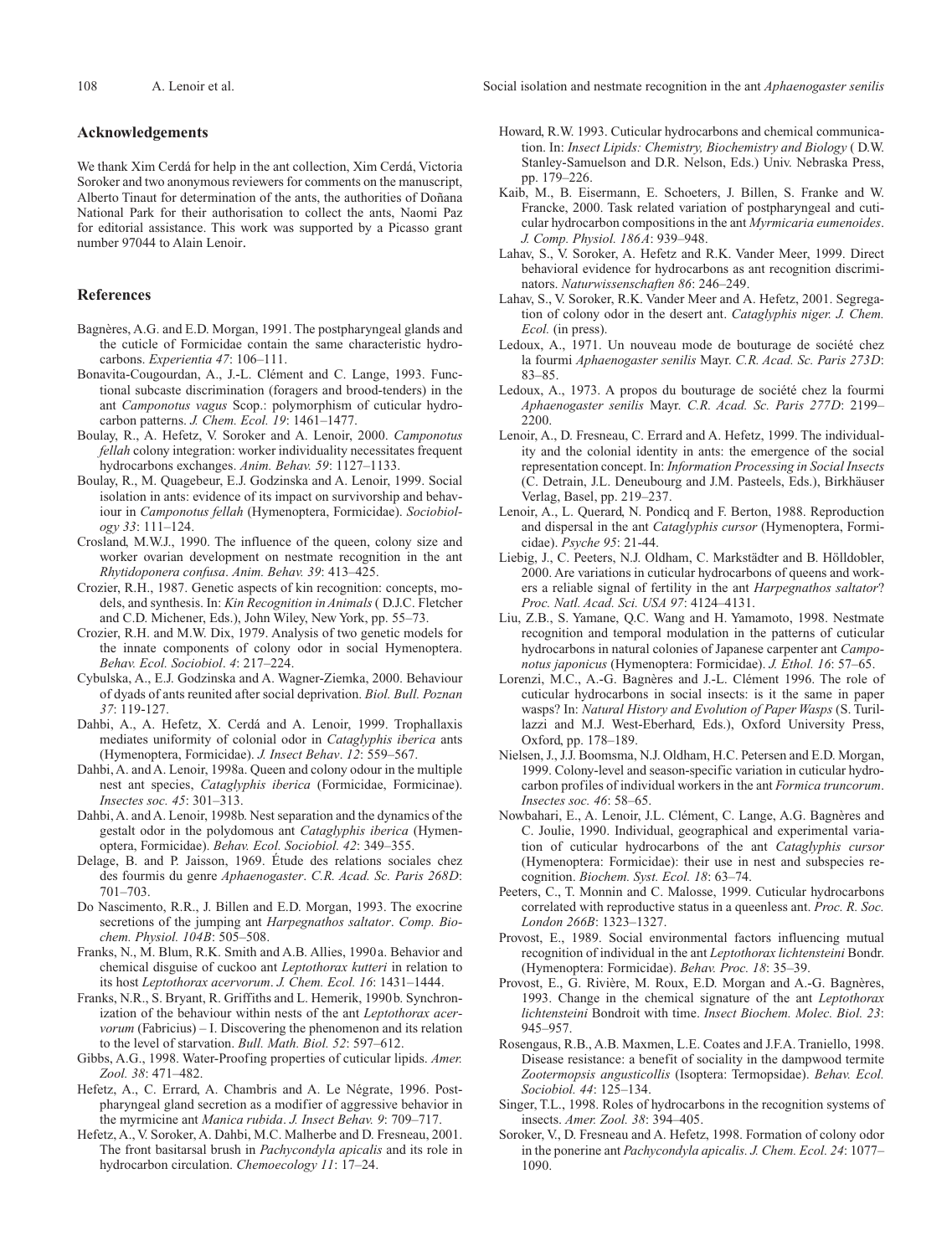- Soroker, V. and A. Hefetz, 2000. Hydrocarbon site of synthesis and circulation in the desert ant *Cataglyphis niger*. *J. Insect Physiol. 46*: 1097–1102.
- Soroker, V., C. Vienne and A. Hefetz, 1995. Hydrocarbon dynamics within and between nestmates in *Cataglyphis niger* (Hymenoptera, Formicidae). *J. Chem. Ecol. 21*: 365–378.
- Soroker, V., C. Vienne, A. Hefetz and E. Nowbahari, 1994. The postpharyngeal gland as a "gestalt" organ for nestmate recognition in the ant *Cataglyphis niger*. *Naturwissenschaften 81*: 510–513.
- Thomas, M.L., L.P. Parry, R.A. Allan and M.E. Elgar, 1999. Geographic affinity, cuticular hydrocarbons and colony recognition in the Australian meat ant *Iridomyrmex purpureus*. *Naturwissenchaften 86*: 87–92.
- Vander Meer, R.K. and L. Morel 1998. Nestmate recognition in ants. In: *Pheromone Communication in Social Insects. Ants, Wasps, Bees and Termites* (R.K. Vander Meer, M.D. Breed, K. Espelie and M.L. Winston, Eds.) Westview Press, Boulder, Colorado, pp. 79–103.
- Vander Meer, R.K., D. Saliwanchik and B. Lavine, 1989. Temporal changes in colony cuticular hydrocarbon patterns of *Solenopsis invicta*: Implications for nestmate recognition. *J. Chem. Ecol. 15*: 2115–2125.
- Wagner, D., M.J.F. Brown, P. Broun, W. Cuevas, L.E. Moses, D.L. Chao and D.M. Gordon, 1998. Task-related differences in the cuticular hydrocarbon composition of harvester ants, *Pogonomyrmex barbatus*. *J. Chem. Ecol. 24*: 2021–2037.



To access this journal online: http://www.birkhauser.ch